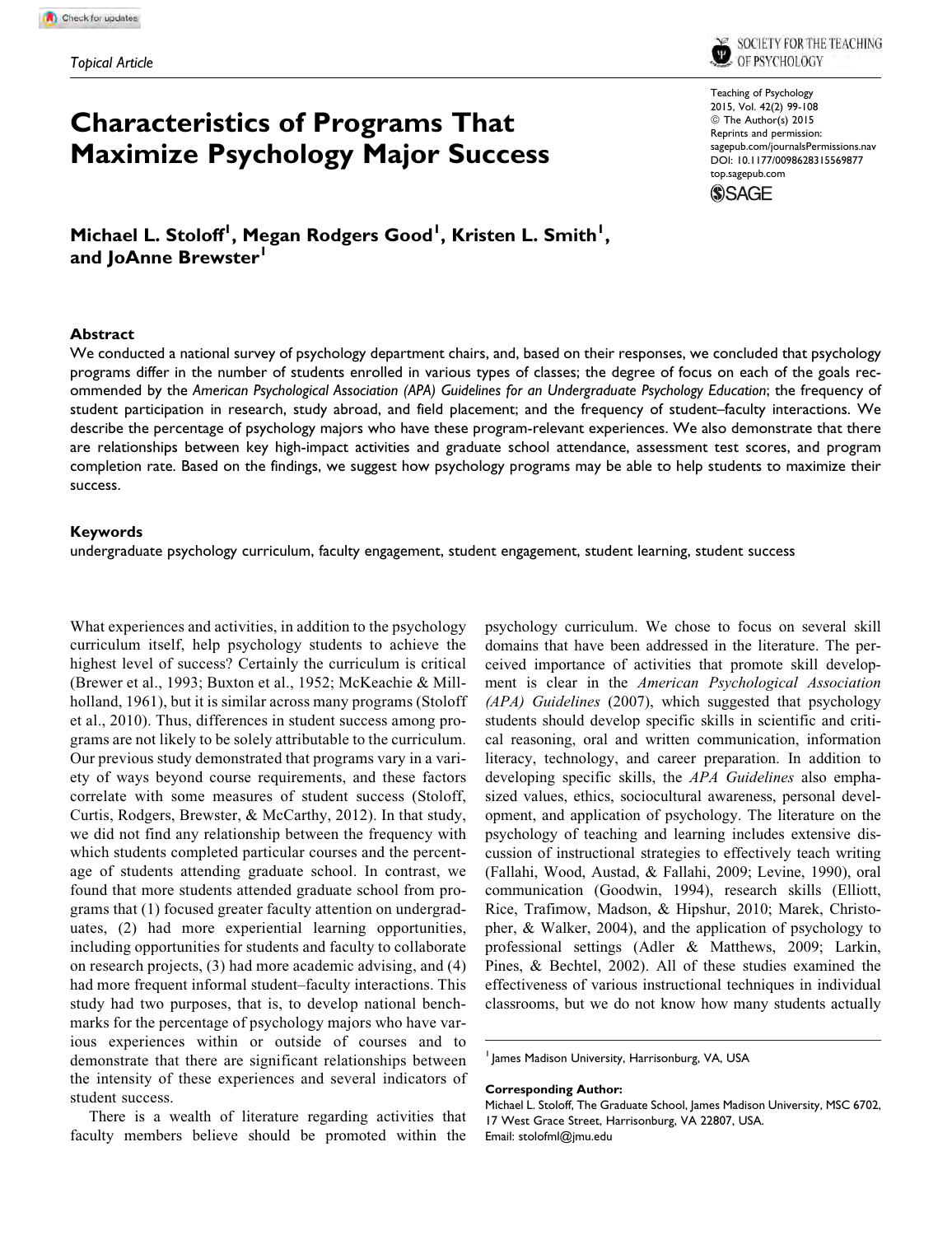have these experiences. Authors have also suggested that students should be engaged in academic activities outside of the classroom (Kuh, Kinzie, Buckley, Bridges, & Hayek, 2006; Pascarella & Terenzini, 2005), including interactions with faculty (Chickering & Gamson, 1987). Many psychology students have the opportunity to participate in student organizations, research experiences, service learning, study abroad, and alternative spring break programs. All of these activities are presumed to enhance the college experience. In this study, we measure the frequency with which these activities occur across programs.

Another goal of our study is to relate the frequency of skill development activities to measures of student success, including graduate school attendance. Stoloff and colleagues (2012) explained 28.4% of the variance in graduate school attendance using institutional emphasis on undergraduate education; frequency of lab usage; and student–faculty interaction through academic advising, research supervision, and student events. One very encouraging finding was that student–faculty interaction (a variable that can be largely under faculty control) explained unique variance after controlling for institutional factors and lab usage. This study builds upon the previous research by examining several key variables that may enhance skill development and relates these experiences to student success, as measured by graduate school attendance, standardized test scores, and program completion rate. We expected that our findings would be consistent with Stoloff, Curtis, Rodgers, Brewster, and McCarthy (2012), but by asking more precise questions, and by sampling more programs, we would be better able to identify program characteristics that predict student success.

## Method

## Participants

We identified 976 psychology departments, using Carnegie Basic Classifications, that reflect doctoral, master's, and bachelor's colleges and universities in the United States (Classifications 15–17, 18–20, and 21–23, respectively; Carnegie Foundation for the Advancement of Teaching, 2010). We identified the chairs of the departments by searching websites and we asked them to complete our survey.

Our final sample included responses from 278 chairs (28.5%), from 62 institutions granting doctoral degrees (22.3%), 144 institutions granting master's degrees (51.8%), and 72 institutions granting bachelor's degrees (25.9%), which is consistent with the population we sampled,  $\chi^2(2, \mathbf{r})$  $n = 278$ ) = 1.10,  $p = .576$ . The sample included 115 publicly supported institutions (41.4%). The total student enrollment at the institutions varied greatly ( $M = 8,974$ , median [Mdn] = 4,680,  $SD = 10,130$ ,  $Min = 105$ ,  $Max = 70,440$ ). The average 75th percentile Scholastic Aptitude Test (SAT) score in our sample was 1,200 ( $SD = 121.68$ ,  $Min = 900$ ,  $Max = 1,590$ ,  $n = 247$ ). Finally, the average student to faculty ratio was 15:1 (SD = 5, Min = 7, Max = 35, n = 278).

## Procedure and Data Sources

Our survey was conducted online using Qualtrics. Chairs received up to five email messages about our survey, including a prenotification, the survey itself, and up to three reminders. We also sent a postcard reminder to all chairs and, as time permitted, telephoned a random sample of department chairs.

One of our goals was to determine the frequency with which students had experiences that we believed might be important to the success of psychology majors. To address this, most of our questions asked chairs to estimate how many courses that emphasized a certain experience were completed by 80% or more of their students. We assumed that classes taken by 80% or more of students were either required, fulfill a requirement, or are extremely popular topics. They were also asked to estimate the percentage of their students who participated in certain activities. Additional descriptive information, such as average class size, was also requested.

A second goal of our study was to relate the frequency of these experiences to measures of success. We asked chairs to report the percentage of students attending graduate school within 5 years of graduation, the mean departmental score on the Major Field Test for Psychology (MFT) or Area Concentration Achievement Test (ACAT) if available, and the percentage of majors who completed their program.

In addition to our survey data, we gathered institutionspecific information, such as student–faculty ratio and institution type, from the National Center for Educational Statistics website (http://nced.ed.gov) and the Carnegie database (Carnegie Foundation for the Advancement of Teaching, 2010).

# **Results**

## Current Practices

The results of our study allow us to describe the type and number of experiences that department chairs estimate that students are encountering in a sample of psychology programs across the United States. We discuss the results in the context of the APA goals, class size, and various skills and experiences.

APA goals. At the time that we conducted the survey, the APA had identified 10 learning objectives for the undergraduate psychology major (APA, 2007). Using a scale that ranged from 0 courses to ''6 or more,'' we asked chairs how many courses emphasizing each of these goals were completed by 80% or more of their students. These data are presented in Figure 1. For most of the 10 goals, the extent to which each was emphasized varied tremendously among schools. The Knowledge Base of Psychology (Goal 1) and Critical Thinking (Goal 3) were emphasized in six or more courses taken by 80% of the students at most schools. In contrast, Career Planning (Goal 10) was rarely emphasized in more than two courses, and at some schools, it was not emphasized in any courses.

Class size. We asked chairs to report the typical number of students in their program's introductory, methodology, core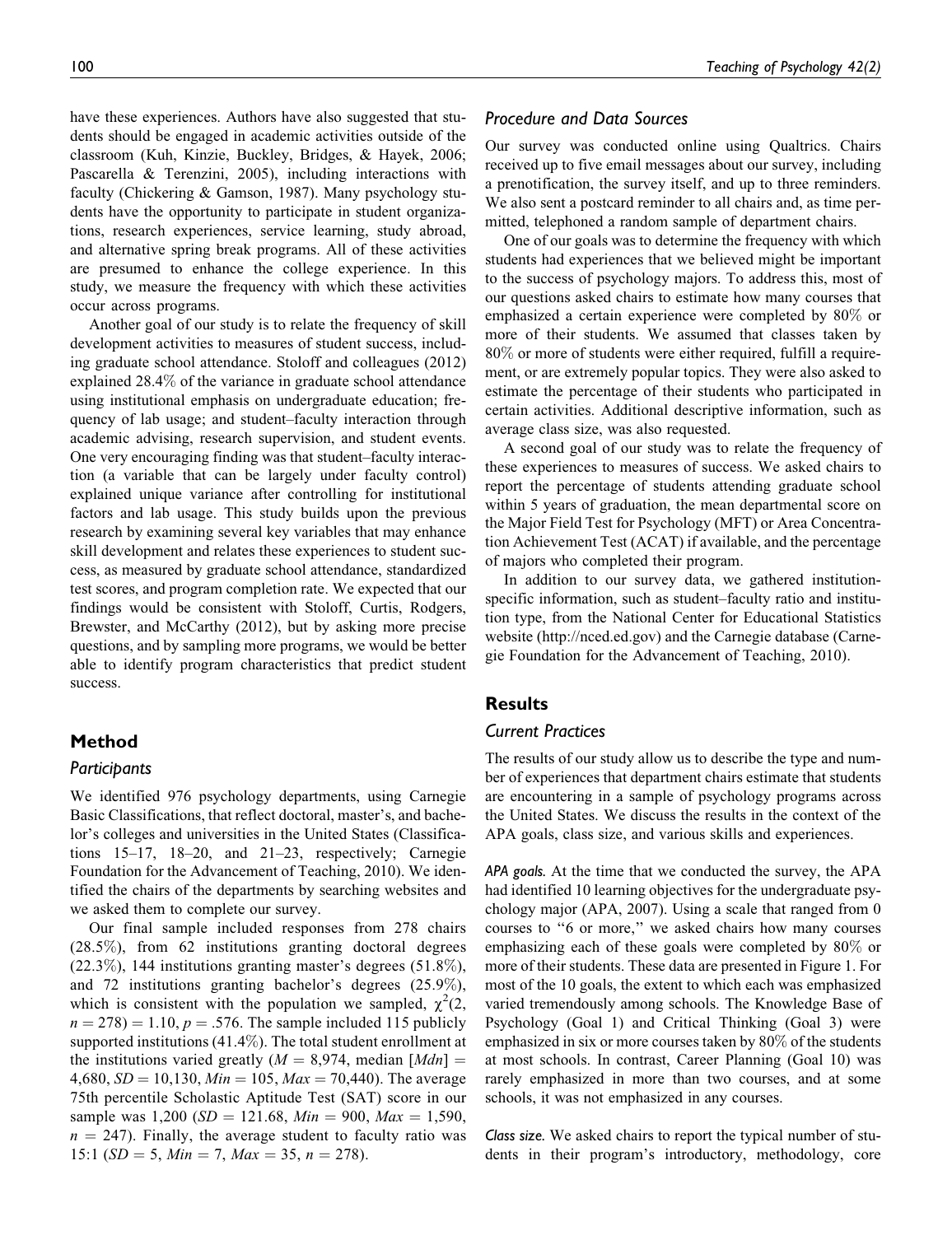

Figure 1. Number of courses emphasizing each of the ten American Psychological Association (APA) goals. The vertical axis on each graph represents the percent of department heads who reported each of the class options. The horizontal axis represents the number of courses that the majority of students take. This horizontal axis ranges from 0 to 6 or more.

content, advanced, and capstone classes. There was substantial variability in class size within this sample. As expected, introductory psychology had the largest and most variable class size  $(M = 73.85, SD = 78.43, n = 272)$ . Core content area classes were smaller ( $M = 37.31$ ,  $SD = 28.40$ ,  $n = 272$ ). Methodology class sizes were even smaller ( $M = 29.39$ ,  $SD = 26.8$ ,  $n = 274$ ). Advanced content classes ( $M = 25.35$ ,  $SD = 12.72$ ,  $n = 273$ ) and capstone courses ( $M = 19.43$ ,  $SD = 10.75$ ,  $n = 239$ ) had the smallest class size and were the least variable in size.

Student experiences. Stoloff and colleagues (2010, 2012) determined which courses were frequently taken by psychology majors; however, in the previous studies, we did not assess how often students experienced important activities, both within and outside of courses. Therefore, we asked chairs to help us to assess the extent to which students participate in research, practice communication skills, use technology, engage in field placement, study abroad, participate in cocurricular activities, engage in career preparation activities, and interact with faculty. There is likely to be variation in these activities across programs even when those programs require similar courses.

Development of research skills. Preparing students to think scientifically about behavior is one of the fundamental goals of the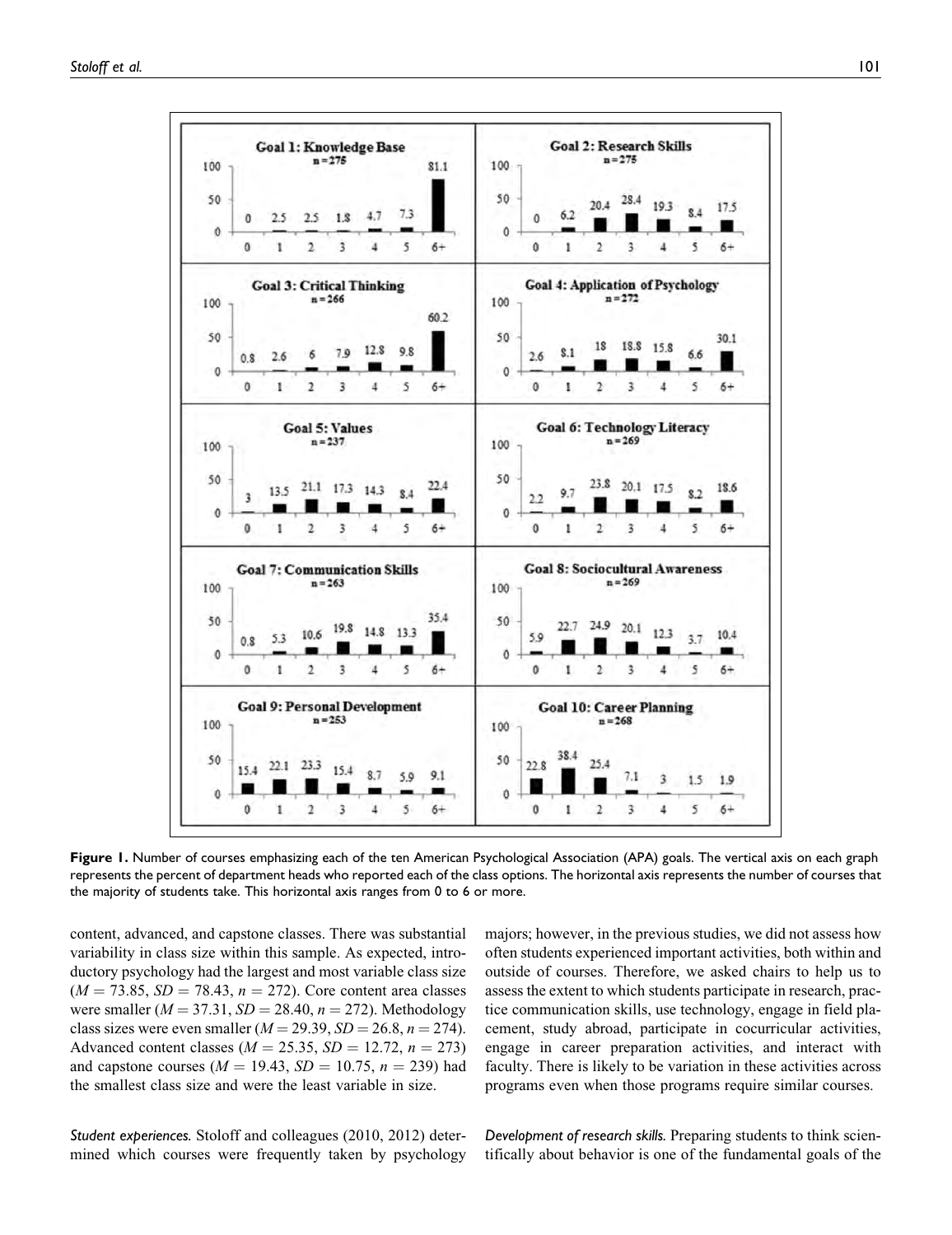|                                               | n   | 0            |      | 2    | 3    | 4    | 5    | 6 or more |
|-----------------------------------------------|-----|--------------|------|------|------|------|------|-----------|
| Research skills                               |     |              |      |      |      |      |      |           |
| Critically reviewing psychological literature | 273 | 0            | 3.7  | 17.9 | 22.3 | 20.9 | 9.2  | 26.0      |
| Designing and carrying out an experiment      | 272 | 0.7          | 21.7 | 38.6 | 22.8 | 11.0 | 2.9  | 2.2       |
| Collecting data                               | 274 | 0.4          | 18.2 | 32.5 | 25.2 | 16.8 | 2.2  | 4.7       |
| Interpreting data                             | 274 | 0            | 9.1  | 26.3 | 29.9 | 19.7 | 8.0  | 6.9       |
| Analyzing data                                | 273 | 0            | 9.5  | 31.5 | 31.5 | 18.3 | 4.0  | 5.1       |
| <b>Ethics</b>                                 | 268 | $\mathbf{L}$ | 16.0 | 29.1 | 25.0 | 11.6 | 4.1  | 13.1      |
| Communication skills                          |     |              |      |      |      |      |      |           |
| Writing APA style papers                      | 270 | 0.4          | 3.7  | 17.4 | 20.0 | 17.4 | 11.5 | 29.6      |
| Writing in other forms                        | 265 | $\mathbf{L}$ | 4.2  | 12.8 | 14.0 | 19.2 | 10.6 | 38.I      |
| Rewriting or revising papers                  | 254 | 0            | 11.0 | 27.2 | 25.6 | 15.0 | 7.5  | 13.8      |
| Public speaking                               | 257 | 3.9          | 15.2 | 25.3 | 16.3 | 19.8 | 6.6  | 12.8      |
| Listening skills                              | 229 | 14.8         | 19.7 | 19.2 | 13.5 | 7.0  | 3.5  | 22.3      |
| Group discussion                              | 247 | 4.0          | 7.7  | 17.8 | 22.7 | 17.0 | 8.1  | 22.7      |
| A project-based learning experience           | 251 | 5.2          | 13.I | 30.7 | 19.I | 13.5 | 4.4  | 13.9      |

Table 1. Percentage of Institutions With Various Numbers of Courses That Emphasize Specific Skills.

Note.  $APA =$  American Psychological Association. Values in the table are percentages.

psychology major program (APA, 2007). Virtually all psychology programs include at least one course in statistics or research methodology (Stoloff et al., 2010), but it is not clear how well these principles are reinforced and applied throughout the curriculum, or which elements of the scientific process are emphasized. We broke down the scientific method into stages, and asked chairs to estimate the number of courses, taken by most students, that emphasize the different stages. Our findings are presented in Table 1. The most emphasized aspect of the research process was the critical review of literature. Twenty-six percent of programs emphasized literature review in six or more courses that are taken by 80% or more students, although there was tremendous variability among programs. The remaining aspects of the research process (experimental design, data collection, data analysis, data interpretation, and ethics) were emphasized in two to four courses in the majority of programs.

Overall, chairs reported that half of psychology majors participated on a research team ( $M = 50.4$ ,  $SD = 36.77$ ,  $n = 267$ ), and a similar percentage conducted individual research  $(M =$ 45.7,  $SD = 36.60$ ,  $n = 272$ ). These numbers include schools that require such participation of all psychology majors. Specifically, 26% of chairs reported that every psychology major participated on a research team, and 25% reported that every student conducted individual research; it is likely that many of these experiences occurred within required methodology courses.

Development of communication skills. Students who complete the psychology major should be able to communicate in a variety of formats (APA, 2007). As shown in Table 1, communication skill development activities were emphasized in at least one course and typically in several courses, although there was considerable variability among programs. To determine which skill development activities were most emphasized, we computed the percentage of programs that included various activities in four or more courses. For example, writing APA style articles and writing in other forms was emphasized in four or more courses in 59–68% of the programs, respectively. It is not surprising that fewer programs emphasized rewriting papers in four or more courses (37%). The rewriting process contributes to improvements in student writing (Fitzgerald, 1987); however, this can be time consuming for faculty. Oral communication was emphasized in four or more courses in the form of group discussion (48%) and public speaking (40%). We also found that, on average, 40% of psychology majors made a presentation at an on-campus conference or symposium  $(SD = 35.48, n = 263)$ , and 14% presented at professional conferences ( $SD = 17.3$ ,  $n = 260$ ).

Development of technology skills. Students who complete the psychology major should be able to use computers and other technology for a variety of purposes (APA, 2007). Almost half of the programs (44%) emphasized technology skills in four or more courses (see Figure 1).

Chairs were also asked to report the percentage of psychology majors who experienced ''no practice,'' ''some practice,'' "frequent practice," or "proficient practice" with statistical, word processing, presentation, and spreadsheet software. Responses were converted to a single number for each software skill by weighting the percentage of students reported to have each level of practice with each type of software. The resulting weighted scores ranged from 0 to 300, where 0 represents *all* students having no practice with that type of software and 300 represents all students having proficient practice with that type of software. For example, if a chair reported that 25% of majors had no practice, 25% had some practice, 25% had frequent practice, and 25% had proficient practice, the resulting score would be 150 ( $[.25 \times 0] + [.25 \times 100] + [.25 \times 200]$  $+$  [.25  $\times$  300]). Chairs reported that students had fairly extensive practice in their use of word processing software  $(M =$ 253.2,  $SD = 58.68$ ,  $n = 267$ ) but less practice using statistical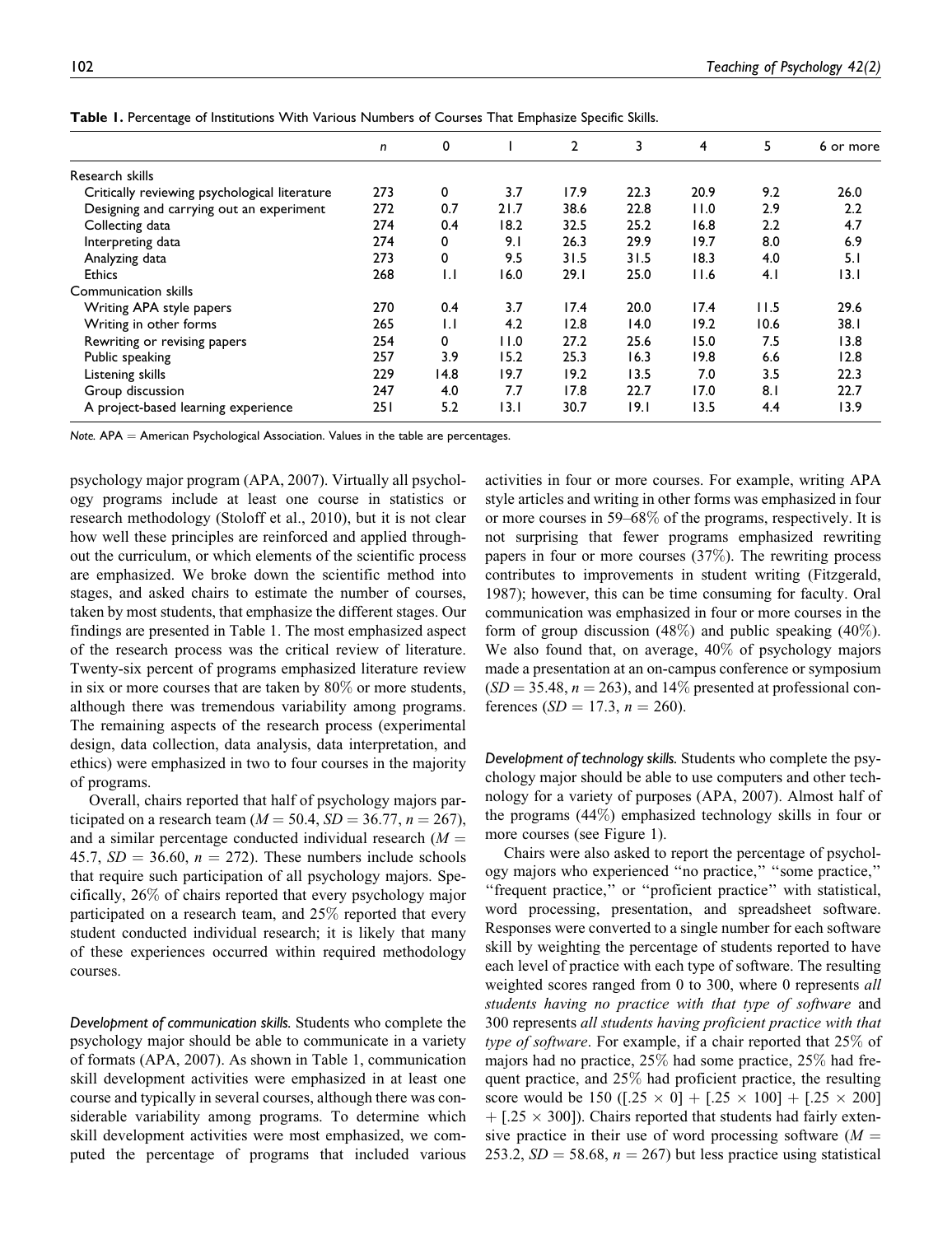software ( $M = 190.8$ ,  $SD = 71.41$ ,  $n = 254$ ) and presentation software ( $M = 183.8$ ,  $SD = 81.23$ ,  $n = 255$ ). We were surprised to see how little practice chairs perceived that students were getting using spreadsheet software ( $M = 153.9$ ,  $SD = 83.50$ ,  $n = 239$ ).

Participation in field placement. Field placement and service learning activities allow students to apply their knowledge in a practical setting. Although there was great variability among programs, chairs reported that, on average, almost half of their students participated in field placement or service learning experiences ( $M = 45.7$ ,  $SD = 32.99$ ,  $n = 253$ ). Because these experiences can vary, we wanted to gauge their intensity. We asked chairs to estimate the percentage of students who participated in various numbers of hours of field placement or service-learning activities. On average, they reported that students participated in 38 clock hours of these activities as part of their program ( $M = 38.29$ ,  $SD = 40.44$ ,  $n = 249$ ).

Participation in study abroad. Psychology majors should also develop sociocultural competencies (APA, 2007). There may be no better way to enhance students' worldview than to promote study abroad experiences as part of the curriculum. Unfortunately, according to chairs, most psychology majors did not study abroad. Half of the chairs in our sample reported that 10% or fewer of their students studied abroad. Study abroad experiences were only commonplace at selected schools. Considering the entire sample, on average 16.6% of students studied abroad ( $SD = 18.51$ ,  $n = 252$ ).

Participation in co-curricular activities. Students may benefit from opportunities outside of the curriculum that are typically available on college campuses. Chairs reported that, on average, 31% of psychology majors participated in student organizations related to psychology ( $M = 30.7$ ,  $SD = 19.39$ ,  $n =$ 256). We also learned that 9% of students participated in alternative break programs ( $M = 8.6$ ,  $SD = 11.41$ ,  $n = 172$ ); however, this number might not be completely accurate. Fewer chairs provided data about participation in these programs, perhaps because they were not as aware of student activities that occur outside of the psychology department.

Career preparation. APA Goal 10 recommends that psychology majors engage in activities that prepare them for life after graduation. We asked chairs to report the number of students participating in various career preparation activities. On average, they reported that 53% of their students practiced creating resumes ( $SD = 38.20$ ,  $n = 230$ ), 27% engaged in networking  $(SD = 29.38, n = 194)$ , 26% practiced interviewing  $(SD = 194)$ 29.85,  $n = 207$ , and 41% visited a career resource center  $(SD = 30.68, n = 216)$ . About 30% of students completed a graduate school preparation class  $(M = 29.4, SD = 34.12,$  $n = 183$ ) or career preparation class ( $M = 28.3$ ,  $SD = 38.35$ ,  $n = 167$ ).

Interaction with faculty. Our previous study showed that interaction with faculty outside of the classroom was important to student success (Stoloff et al., 2012), so we wanted to confirm and expand upon the previous findings. In this larger sample, chairs reported that, on average, 83% of students interacted with faculty outside of the classroom through academic advising  $(SD = 27.6, n = 271)$ . Almost half of students received class help from faculty ( $M = 46.5\%$ ,  $SD = 25.0$ ,  $n = 263$ ). Students also interacted with faculty in the context of internships, field placements, or teaching assistantships  $(M = 35.3\%, SD =$ 31.1,  $n = 264$ ) or through their participation in student organization events ( $M = 35.5\%, SD = 23.2, n = 264$ ). Students also collaborated with faculty on research projects ( $M = 27.3\%, SD$  $=$  23.16,  $n = 270$ ). Overall, there was considerable student– faculty interaction outside of the classroom, with variability among programs and in types of student–faculty interactions.

## Relating Student Experiences to Measures of Student Success

As described previously, there was substantial variability among programs in the number of courses emphasizing certain activities and the percentage of students participating in certain experiences. We related the frequency of these experiences to measures of student success used by Stoloff et al. (2012), including (a) the percentage of students entering graduate school, (b) overall program standardized MFT or ACAT test scores, and (c) program completion rate.

Graduate school attendance. We asked chairs to report the average percentage of students entering graduate school within 5 years of completing their undergraduate program. Responses varied among programs, ranging from 1\% to 95\% ( $M = 38.5$ ,  $SD = 20.87$ ,  $n = 236$ ), and were similar to our previous findings (Stoloff et al., 2012). As shown in Table 2, many of the chairs' perceptions of the students' experiences were significantly correlated with graduate school attendance. Note that only significant correlations are shown in this table; we highlight selected findings subsequently.

Class size was related to graduate school attendance but only for advanced courses. In addition, more students attended graduate school from programs where department chairs perceived that:

- a higher percentage of students applied knowledge through research, teaching, and presentation experiences;
- students had more practice using various types of software;
- more students were involved in academic activities external to the traditional classroom, such as field placement or service learning, study abroad, or participation in student organizations; and
- more frequent student–faculty interaction occurred.

Four institutional characteristics were correlated with graduate school attendance. More students attended graduate school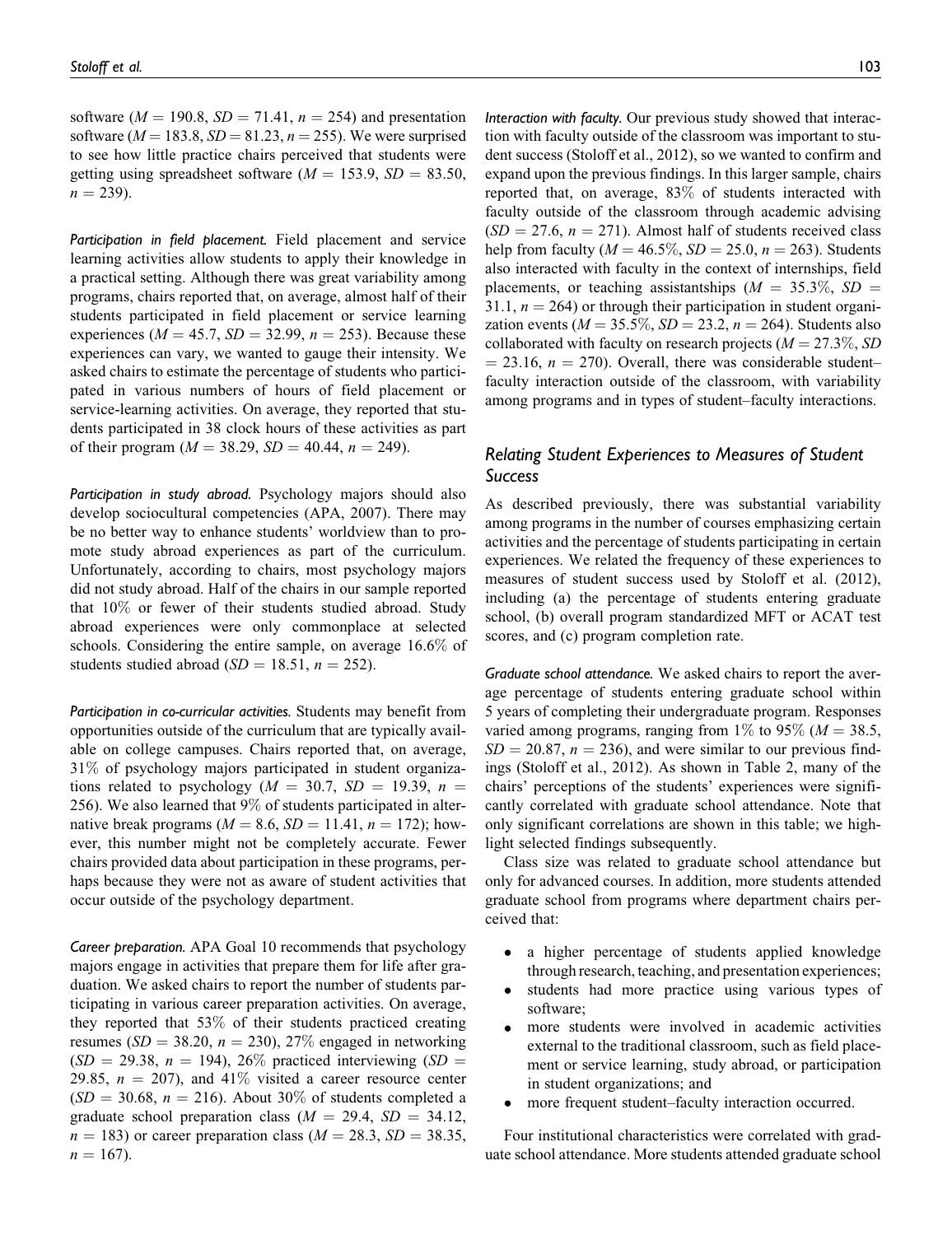| Variable                                                   | n   | M(SD)           | Mdn   | <b>Graduate School Correlation</b> |
|------------------------------------------------------------|-----|-----------------|-------|------------------------------------|
| Class size                                                 |     |                 |       |                                    |
| Advanced content                                           | 232 | 24.7 (12.3)     | 20    | $-.25**$                           |
| Capstone                                                   | 207 | 19.1(10.6)      | 16    | $-.24**$                           |
| Student experiences                                        |     |                 |       |                                    |
| Research team                                              | 228 | 52.7% (36.4)    | 46.5% | $.26**$                            |
| Teaching assistantship                                     | 172 | $10.6\%$ (15.9) | 6%    | $.16*$                             |
| Present research on-campus                                 | 225 | 42.8% (36.2)    | 29%   | .29**                              |
| Present research at professional conference                | 221 | 15.5% (18.2)    | 10%   | $.24**$                            |
| Word processing practice                                   | 230 | 254 (60)        | 293   | $.22*$                             |
| Spreadsheet practice                                       | 208 | 152 (85)        | 145   | $.14*$                             |
| Presentation software practice                             | 221 | 183(81)         | 190   | $.27**$                            |
| Statistical software practice                              | 217 | 192 (73)        | 200   | $.24**$                            |
| Any field placement or service learning                    | 222 | 47.1% (32.7)    | 40%   | .28 **                             |
| Average hours per student                                  | 213 | 40.2% (40.6)    | 24%   | $.14*$                             |
| Study abroad programs                                      | 217 | $17.3\%$ (18.2) | 10%   | $.31**$                            |
| Student organizations                                      | 221 | 32.4% (19.9)    | 30%   | $.19*$                             |
| Faculty interaction                                        |     |                 |       |                                    |
| Academic advising                                          | 232 | 84.0% (26.7)    | 100%  | $.21*$                             |
| Class help                                                 | 229 | 46.8% (24.5)    | 41%   | .25**                              |
| Research collaboration                                     | 231 | 28.6% (23.4)    | 20%   | $.25**$                            |
| Internships, field placements, and teaching assistantships | 229 | $36.8\%$ (31.2) | 28%   | $.27**$                            |
| Student organization events                                | 229 | 36.9% (22.7)    | 30%   | $.17*$                             |
| Institutional characteristics                              |     |                 |       |                                    |
| Institutional mean 75th percentile SAT                     | 207 | 1200(119)       | 1,190 | $.34**$                            |
| Student-faculty ratio                                      | 236 | 15.3(4.5)       | 15    | $-.31**$                           |
| Bachelor versus masters/doctoral                           | 236 |                 |       | $-.28**$                           |
| Public versus private                                      | 236 |                 |       | .38**                              |

Note. Values shown are limited to cases for which we had data for both graduate school attendance and the relevant variable.

 $*_{p}$  < .05.  $*_{p}$  < .001.

from institutions where students had higher 75th percentile SAT scores and from schools with smaller student to faculty ratios. More students attended graduate school from Carnegieclassified bachelor's institutions, compared to institutions with either master's or doctoral classifications. Fewer students attended graduate school from public institutions compared to private institutions.

In Stoloff et al. (2012), we demonstrated that the combination of experiential learning, certain institutional characteristics, and student–faculty interaction explained 28.4% of the variance in graduate school attendance. We also found that student experiences matter; that is, frequent experiential learning and student–faculty interaction predicted graduate school attendance, after controlling for institutional characteristics. In this study, we sought to identify the most parsimonious model to predict graduate school attendance using the smallest number of variables from Table 2. Using multiple regression, we determined that 26.4% of the variance in graduate school attendance was explained by 75th percentile SAT scores, the percentage of majors presenting at a professional conference, and a composite student–faculty interaction variable (academic advising; class help; research collaboration; faculty supervision of internships, field placements, and teaching assistantships; and faculty attendance at student organization events),  $R^2 =$ .264,  $F(3, 189) = 22.22, p < .001, 95\%$  CI: [.15, .37]. All three

factors were significant. Institutional SAT scores uniquely explained 9% of the variance,  $b = .055$ ,  $p < .001$ ,  $sr^2 = .09$ . An additional  $3\%$  of the variance was explained by the percentage of students presenting at a professional conference,  $b =$ .177,  $p = .010$ ,  $sr^2 = .027$ . Finally, 7% of the variance was explained by student–faculty interaction,  $b = .275$ ,  $p < .001$ ,  $sr^2 = .065$ . The percentage of overall variance explained could not be significantly increased by adding any additional variables. It is encouraging that regardless of students' entering SAT scores, psychology departments that have more students presenting at professional conferences and interacting with faculty have more students attending graduate school. This finding is consistent with other research (Briihl & Wasieleski, 2004; Hagedorn & Nora, 1996; Landrum & Clark, 2005; Landrum & Harrold, 2003).

MFT/ACAT standardized test scores. We asked chairs to report the most recent departmental mean test scores on the MFT or ACAT. To create a single scale of measurement, these scores were converted into z scores. Scores varied widely across programs (range:  $-0.48$  to 1.76) and the average standardized z score was above 0 ( $M = .39$ ,  $SD = .50$ ,  $n = 50$ ). Similar to the findings of Stoloff et al. (2012), the average program in this sample was comprised of students who had above average knowledge of psychology. Only 50 (18%) of 278 programs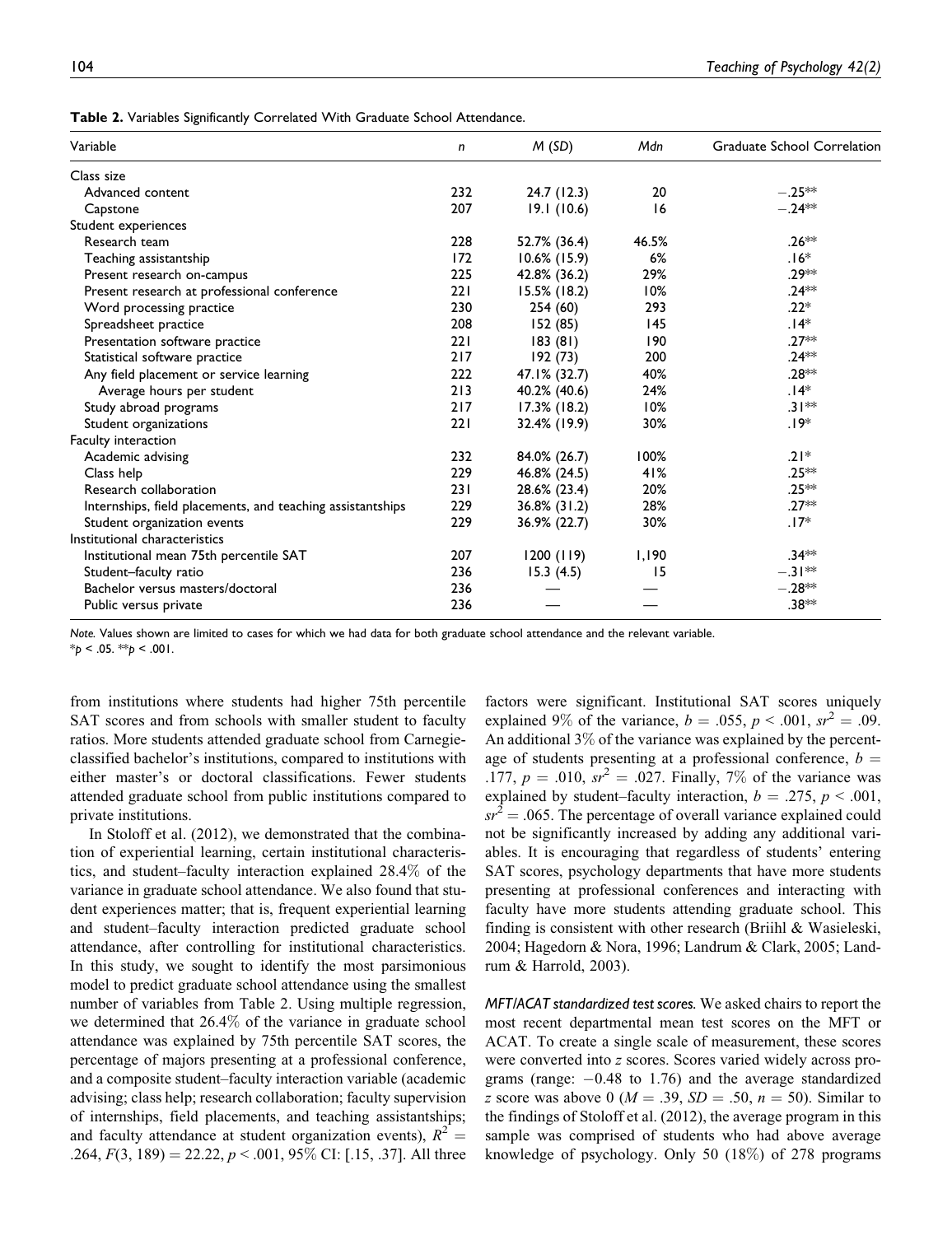reported test scores, suggesting that many programs do not administer either the MFT or ACAT. Nevertheless, this was a sufficient number of schools for us to identify several interesting correlates of standardized test scores.

Several variables were significantly correlated with MFT/ ACAT test scores. Programs in which more students participated in student organizations related to psychology,  $r(50)$  $= .30, p = .036, sr<sup>2</sup> = .09, alternative break programs,$  $r(33) = .38, p = .031, sr<sup>2</sup> = .14, and study abroad programs,$  $r(48) = .32, p = .025, sr^2 = .10$ , had higher test scores. Student–faculty interaction was also related to standardized test scores. Test scores were positively correlated with the percentage of students interacting with faculty through research collaboration,  $r(49) = .40$ ,  $p = .005$ ,  $sr^2 = .16$ ; internships, field placements, or teaching assistantships,  $r(50) = .34$ ,  $p = .016$ ,  $sr^2 = .12$ ; and student organization events,  $r(50)$  $= .36, p = .009, sr<sup>2</sup> = .13. Finally, institutional 75th percen$ tile SAT scores were significantly correlated with MFT/ ACAT test scores,  $r(44) = .56$ ,  $p < .001$ ,  $sr^2 = .31$ . This result is not surprising, since these tests all require similar testtaking skills.

We were able to predict 55% of the variance in program MFT/ACAT scores using just three factors. Students earned higher scores at institutions that had higher institutional 75th percentile SAT scores,  $b = .002$ ,  $p = .007$ ,  $sr^2 = .092$ , smaller sized methodology classes,  $b = -0.019$ ,  $p = .008$ ,  $sr^2 = .087$ , and more frequent student participation on research teams,  $b =$ .006,  $p < .001$ ,  $sr^2 = .181$ ;  $R^2 = .552$ ,  $F(3, 40) = 16.442$ ,  $p <$ .001, 95% CI: [.285, .708]. The percentage of student participation on research teams uniquely explained 18% of the variance in MFT/ACAT scores, after controlling for SAT scores and size of methodology classes.

Completion rate. We asked chairs, ''Of the students who begin the psychology major, what percentage complete the program?'' There was substantial variability in this measure of program success ( $M = 79.1$ ,  $SD = 16.6$ ,  $Min = 7$ ,  $Max =$ 100). We correlated all variables with completion rate, but we were only able to identify a few significant correlations. There was a higher completion rate at schools where students had more practice using spreadsheet software,  $r(202) = .182$ .  $p = .009$ ,  $sr^2 = .03$ , where students had higher rates of participation in study abroad programs,  $r(213) = .24$ ,  $p = .001$ ,  $sr^2 =$ .06, and where student–faculty ratios were smaller,  $r(232) =$  $-.324, p \leq .001, sr^2 = .10$ . We also found that students were more likely to complete their program when they had to write fewer APA style articles,  $r(227) = -.144$ ,  $p = .030$ ,  $sr^2 = .02$ , but we do not recommend this as a curricular adjustment. Completion rates were higher for bachelor's institutions,  $r(232) =$  $-147$ ,  $p = .026$ ,  $sr^2 = .02$ , private institutions,  $r(232) =$ .245,  $p < .001$ ,  $sr^2 = .06$ , and institutions with higher 75th percentile SAT scores,  $r(203) = .31$ ,  $p < .001$ ,  $sr^2 = .10$ .

We identified three factors that significantly predicted completion rate in our regression model,  $R^2 = .161, F(3, 194) =$ 12.381, p < .001, 95% CI: [.068, .253]. These factors included higher institutional 75th percentile SAT scores,  $b = .025$ ,  $p =$ 

.010,  $sr^2 = .030$ , lower student–faculty ratio,  $b = -0.866$ ,  $p =$ .003,  $sr^2 = .039$ , and fewer courses that require APA-style articles,  $b = -1.91$ ,  $p = .004$ ,  $sr^2 = .037$ . Together, these three fac-

tors explained 16% of the variance in completion rates.

## **Discussion**

It is common for academic programs to periodically go through both internal and external review processes in an attempt to improve their programs in ways that enhance student outcomes. A common question that arises as part of this process is, ''What are other programs doing and how does our program compare?'' Our previous work (Stoloff et al., 2012) and this study present data that demonstrate that there is tremendous variability in student experiences within the curriculum, in spite of similar course work (Stoloff et al., 2010). There are a few studies on the frequency with which psychology programs offer specific activities (Friedrich, Buday, & Kerr, 2000; Messer, Griggs, & Jackson, 1999; Perlman & McCann, 2005; Stache, Perlman, McCann, & McFadden, 1994); however, except our own previous study (Stoloff et al., 2012), we are not aware of any previous research that has explored the relationship between these activities and measures of student success. In this study, we presented national data on the frequency with which students engaged in a broad range of activities that are often embedded in courses within the undergraduate psychology major curriculum. We also found that several activities and experiences predicted greater student success, as measured by graduate school attendance, assessment test scores, and program completion. In fact, we found that students can excel beyond their predicted potential, as suggested by SAT scores, at programs where more students have excellent college experiences that include highimpact activities of the type recommended by Kuh (Kuh, 2009; Kuh, Cruce, Shoup, Kinzie, & Gonyea, 2008; Kuh & O'Donnell, 2013), and by the Association of American Colleges and Universities (AAC&U) Liberal Education America's Promise (LEAP) Initiative (AAC&U, n.d.).

One of the ways in which programs attempt to ensure excellence is to use the APA goals (APA, 2007) to guide what is included in the curriculum; if these goals are met, the assumption is that the program will accomplish what is needed to provide a comprehensive education in psychology. We asked department chairs how many courses in their programs focused on each of the APA goals. For many of the 10 goals, the variability among programs is surprising. We found that department chairs identified a relatively large number of classes that include critical thinking, communication skills, or applications of psychology. Fewer classes include information on career planning or personal development. However, there was no significant relationship between the number of classes focusing on any of these goals and any of our measures of student success. Even though we could not demonstrate relationships with our measures of success, we still believe that institutions should design programs that accomplish what our profession considers to be the essential goals of a psychology education. The proper structure for the program is undoubtedly important. For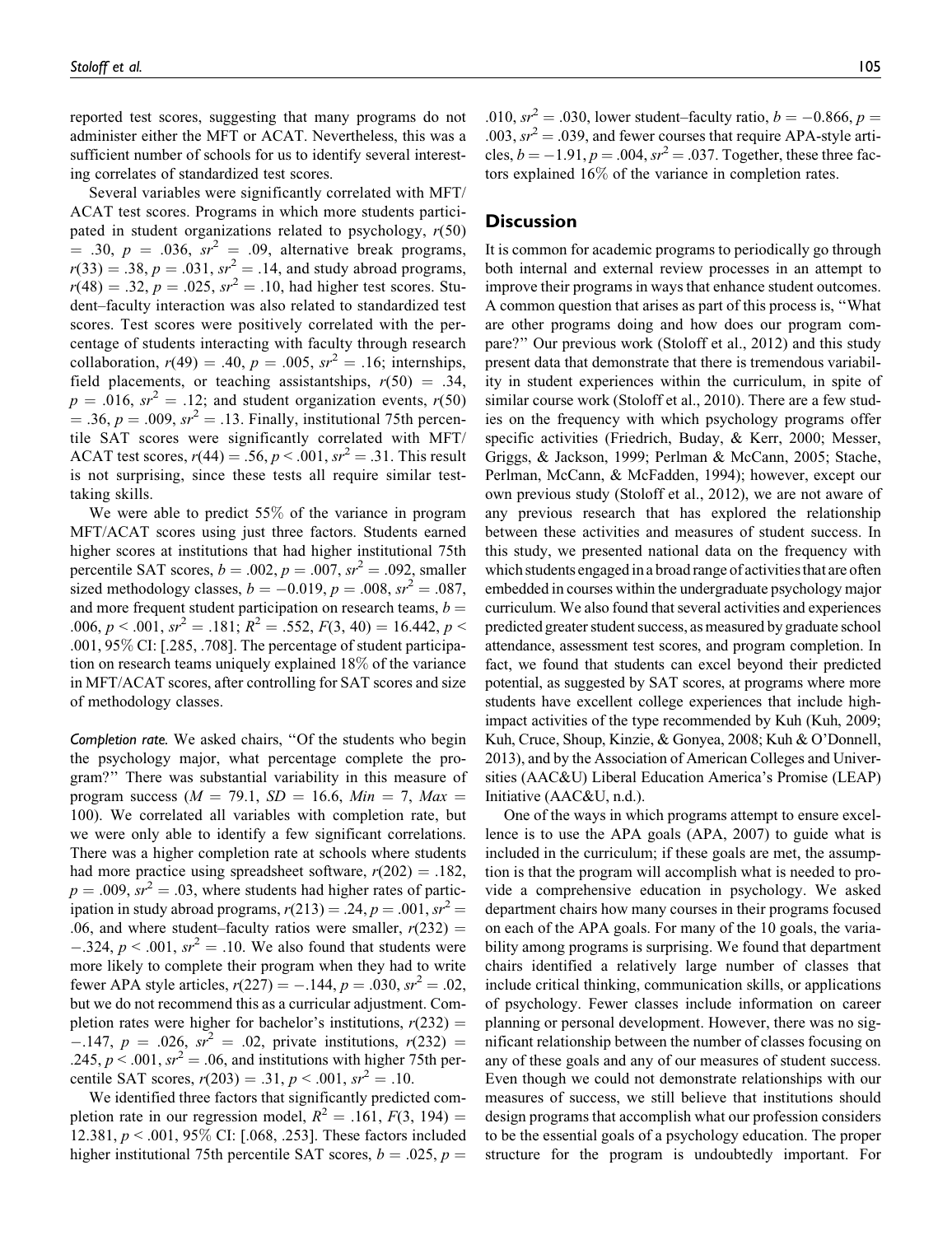example, if students had not taken a number of classes that focused on the development of research skills, as prescribed by one of the APA goals, they would not be ready to participate on research teams; in our study, research participation was related to student success. As this article was being prepared, APA released a new version of the guidelines document (APA, 2013). The revised guidelines encourage programs to increase their focus on skill-development activities in ways that are consistent with the AAC&U LEAP Initiative (AAC&U, n.d.) and with our findings. The data presented in this article can serve as benchmarks, as the impact of the new APA guidelines is assessed in the future.

Class size is a topic that is often hotly debated among faculty and in program reviews; many faculty members firmly believe that smaller classes are always better. However, psychology departments often need to serve a large number of majors and nonmajors with a relatively small number of faculty members. At many schools, particularly large schools, it is not possible for all classes to be small. Can psychology departments strategically allocate faculty resources to selected curricular domains and allow some classes to be large without sacrificing program quality and student success? In our study, the size of introductory psychology and content classes did not relate to our measures of student success. However, schools that had smaller advanced-level and capstone courses had more students attending graduate school. We also learned that at schools where methodology classes were small, students earned higher MFT/ACAT scores. These findings suggest that if it is not possible for all classes to be small, it is a better allocation of faculty resources to allow introductory classes to be relatively large, if that ensures that sufficient faculty are available to staff small advanced courses.

The development of research and quantitative skills is a vital component of the psychology major (APA, 2007, 2013). We previously found that almost every program offers some courses that focus on methodology (Stoloff et al., 2010). In this study, we found tremendous variability in the extent to which programs emphasize research and quantitative skills, in the percentage of psychology majors who completed independent research and thesis projects, and in the percentage of majors who presented their work at on-campus and off-campus events. Our current data also show that the programs in which students participate on research teams, and/or present their research, attend graduate school more frequently. These findings are perhaps not surprising, given that graduate school admissions committees favor students who have had research experiences (Landrum, Jeglum, & Cashin, 1994; Landrum & Clark, 2005; Purdy, Reinehr, & Swartz, 1989) and who have presented their work (Karazsia & McMurtry, 2012). In addition, at schools where more students interact with faculty through research, students earn higher MFT/ACAT scores, suggesting that they have a better understanding of both content and methodology.

We believe that ideally students should first get a good basic grounding in research methodology through their course work. This should be reinforced in intermediate and advanced content courses and through participation in collaborative research projects with faculty. These collaborative projects should aim to produce scholarship at a level that could be presented as a poster or paper. We recognize that conference attendance is expensive for both students and faculty, so it is not always practical for student work to be presented at professional conferences, but even on-campus presentations are positively correlated with graduate school attendance.

Our data suggest that other activities outside of the traditional classroom also have a positive impact. Programs in which more students were active in student organizations related to psychology reported higher MFT/ACAT scores and more students attending graduate school. The frequency of student participation in field or service learning activities was also positively related to student satisfaction and graduate school attendance. Study abroad also appeared to be a very valuable experience for students. In those programs where more students studied abroad, students earned higher MFT/ACAT scores, had higher program completion rates, and had higher rates of graduate school attendance. All of these experiences clearly are consistent with the current conceptualization of high-impact activities (Kuh et al., 2008, 2009), and they align with the educational practices endorsed by employers (AAC&U, 2013).

Student–faculty interaction is also an important predictor of graduate school attendance and MFT/ACAT scores. Interaction between students and faculty can take place in many contexts outside of the classroom, namely, academic advising; class help; research collaboration; student organization events; and supervision of internships, field placement, and teaching assistantships. All of these activities are individually correlated with graduate school attendance, and the combined frequency of these activities uniquely predicts graduate school attendance, after accounting for SAT scores and student conference presentations. It is gratifying to demonstrate that interaction with faculty is an important factor in student success, as so many faculty members have long suspected. It is also fortunate that faculty members have a significant degree of control over this activity. We hope that these findings will inspire psychology departments to promote a culture that values and supports frequent student–faculty interaction. We suspect that many faculty feel that time spent interacting with students is unproductive relative to other activities, because it rarely results in an identifiable product. We encourage departments to consider increasing the extent to which faculty are rewarded for dedicating substantial time to their interactions with students outside of the traditional classroom.

The chairs who participated in our study estimated that 61.5% of their majors do not attend graduate school within 5 years of their graduation, suggesting that most psychology majors seek employment after graduation. Unfortunately, we found that many psychology programs have no courses that include a focus on career planning (Goal 10), and of those programs that do, this focus is limited to one or two courses. This is far fewer than the average number of courses that include a focus on the other nine APA goals. When chairs were asked how often students practice creating resumes, engage in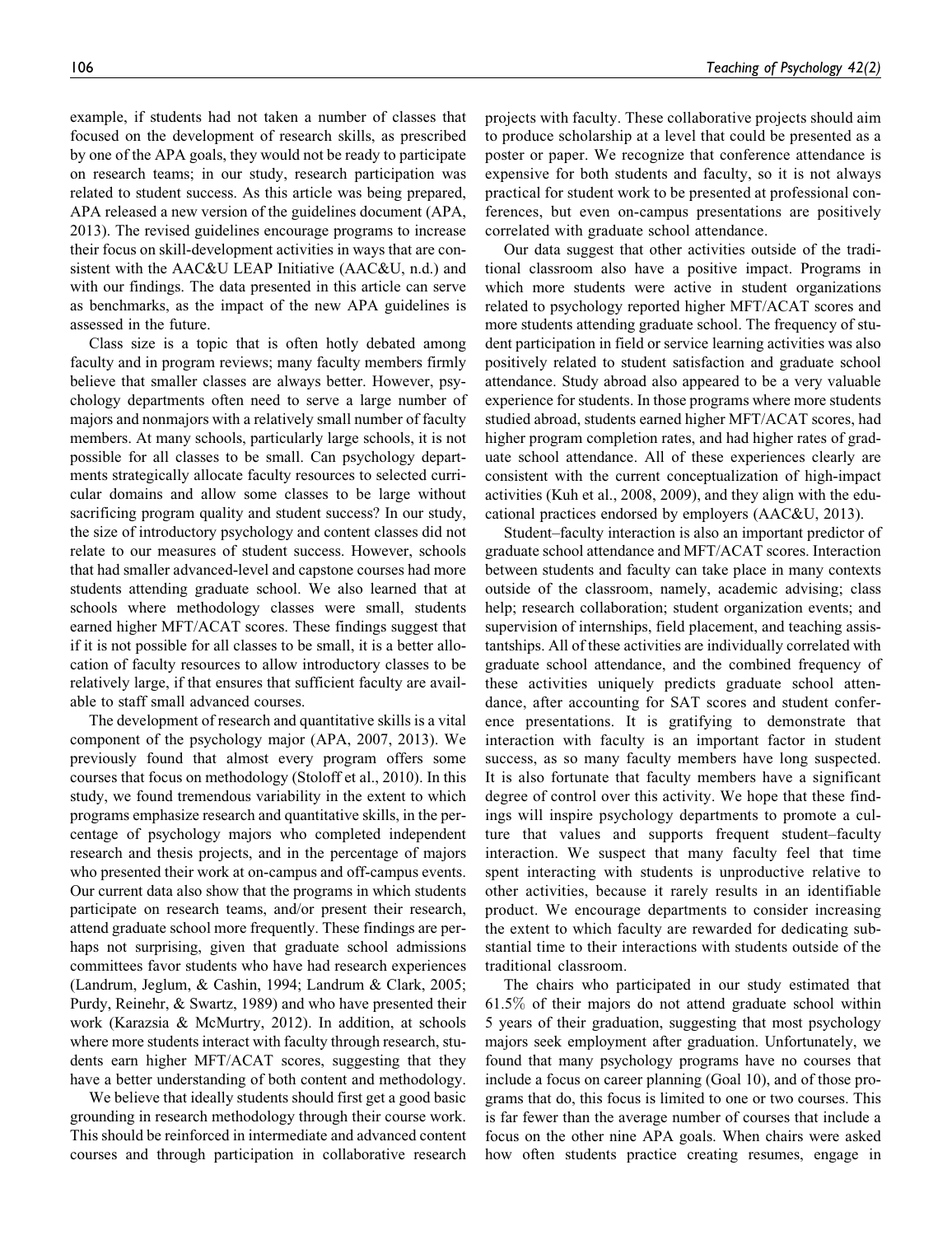networking, practice interviewing, or visit a career resource center, many chairs did not respond, suggesting that they did not know. These data suggest that psychology programs often do not engage in explicit career preparation activities, and chairs are uncertain as to whether their students are accessing career planning resources elsewhere on campus. We suggest that psychology departments either focus more on career preparation within the context of their programs or more intentionally direct students to other campus resources. This suggestion is consistent with the revised APA Guidelines (APA, 2013).

Psychology programs already teach students a number of skills that are valued by employers, for example, skills in communication, technology, problem solving, teamwork, and ethical reasoning (AAC&U, 2013; Casner-Lotto & Barrington, 2006; Rodgers, 2012; U.S. Department of Labor, 1991). But, because of the apparent lack of focus on Goal 10, we may not be doing a very good job of helping our students to recognize that they are developing skills that are applicable to a number of career paths. Psychology departments should take responsibility for helping students to explicitly think about and describe their experiences in terms of these marketable skills.

What are the take-home points from this study for psychology departments? We believe that psychology programs should be judged on the success of their graduates. To evaluate the quality of a psychology program, consider not only required courses but also the activities that students experience within those courses. Within the psychology program, maximize the number of students who experience activities that have a high impact. Keep methodology and advanced courses small. Bring students to a high level of research skill. Encourage participation in psychology-related activities. Maximize student–faculty interaction outside of the classroom. Help students to recognize the valuable skills that they have learned. Be strategic in your efforts; devote resources to activities that are likely to have the highest impact. The findings of this study can be used to inform data-driven decisions in psychology departments.

Although our study focused on the psychology major, the results can contribute to the ongoing national conversation regarding what should be included in a liberal arts education. The AAC&U LEAP Initiative (n.d.) promotes the implementation of high-impact practices, based on data suggesting that students who have more frequent experiences with these activities earn better grades and are more persistent (Kuh et al., 2008) and experience deeper learning and greater college gains (Kuh et al., 2008; Laird, Shoup, Kuh, & Schwarz, 2008). Our study is consistent with these findings for liberal arts programs and goes a step further by demonstrating that some high-impact practices are correlated with postgraduation success in psychology majors.

Our findings are primarily based on chair perceptions. We encourage future research that examines student experiences and success more directly, by surveying alumni.

## Acknowledgment

The authors thank the following students who, as undergraduate psychology majors at James Madison University, substantially

contributed to the study design, data collection process, and analysis of the information presented in this report: Kira McCarthy, Rebecca Kinsey, Maegan Pisman, Verena Bethke, and Carrie Barbagallo.

#### Declaration of Conflicting Interests

The authors declared no potential conflicts of interest with respect to the research, authorship, and/or publication of this article.

#### Funding

The authors received no financial support for the research, authorship, and/or publication of this article.

#### References

- Adler, J. M., & Matthews, E. A. (2009). Encouraging epistemological exploration: Impacts on undergraduates' retention and application of course material. Teaching of Psychology, 36, 122–125. doi:10. 1080/00986280902739495
- Association of American Colleges and Universities. (n.d.). Liberal education and America's promise (LEAP). Retrieved from [http://](http://www.aacu.org/leap/) [www.aacu.org/leap/](http://www.aacu.org/leap/)
- American Psychological Association. (2007). APA guidelines for the undergraduate psychology major. Washington, DC: Author. Retrieved from [http://www.apa.org/ed/precollege/about/psymajor](http://www.apa.org/ed/precollege/about/psymajor-guidelines.aspx)[guidelines.aspx](http://www.apa.org/ed/precollege/about/psymajor-guidelines.aspx)
- American Psychological Association. (2013). APA guidelines for the undergraduate psychology major version 2.0. Washington, DC: Author. Retrieved from [http://www.apa.org/ed/precollege/about/](http://www.apa.org/ed/precollege/about/psymajor-guidelines.aspx) [psymajor-guidelines.aspx](http://www.apa.org/ed/precollege/about/psymajor-guidelines.aspx)
- Association of American Colleges and Universities. (2013). It takes more than a major: Employer priorities for college learning and student success. Liberal Education, 99. Retrieved from [http://www.](http://www.aacu.org/liberaleducation/le-sp13/hartresearchassociates.cfm) [aacu.org/liberaleducation/le-sp13/hartresearchassociates.cfm](http://www.aacu.org/liberaleducation/le-sp13/hartresearchassociates.cfm)
- Brewer, C. L., Hopkins, J. R., Kimble, G. A., Matlin, M. W., McCann, L. I., McNeil, O. V., & Saundra. (1993). Curriculum. In T. V. McGovern (Ed.), Handbook for enhancing undergraduate education in psychology (pp. 161–182). Washington, DC: American Psychological Association. doi:10.1037/10126-006
- Briihl, D. S., & Wasieleski, D. T. (2004). A survey of master's-level psychology programs: Admissions criteria and program policies. Teaching of Psychology, 31, 252–256. doi:10.1207/s15328023 top3104\_5
- Buxton, C. E., Cofer, C. N., Gustad, J. W., MacLeod, R. B., McKeachie, W. J., & Wolfle, D. (1952). Improving undergraduate instruction in psychology. New York, NY: Macmillan. doi:10. 1037/11279-000
- Carnegie Foundation for the Advancement of Teaching. (2010). Carnegie classifications data file. Updated February 11, 2010. Retrieved from<http://carnegieclassifications.iu.edu/>
- Casner-Lotto, J., & Barrington, L. (2006). Are they really ready to work? Employers' perspectives on the basic knowledge and applied skills of new entrants to the 21st century US workforce. Washington, DC: Partnership for 21st Century Skills.
- Chickering, A. W., & Gamson, Z. E. (1987). Seven principles for good practice in undergraduate education. AAHE Bulletin, 39, 3–7.